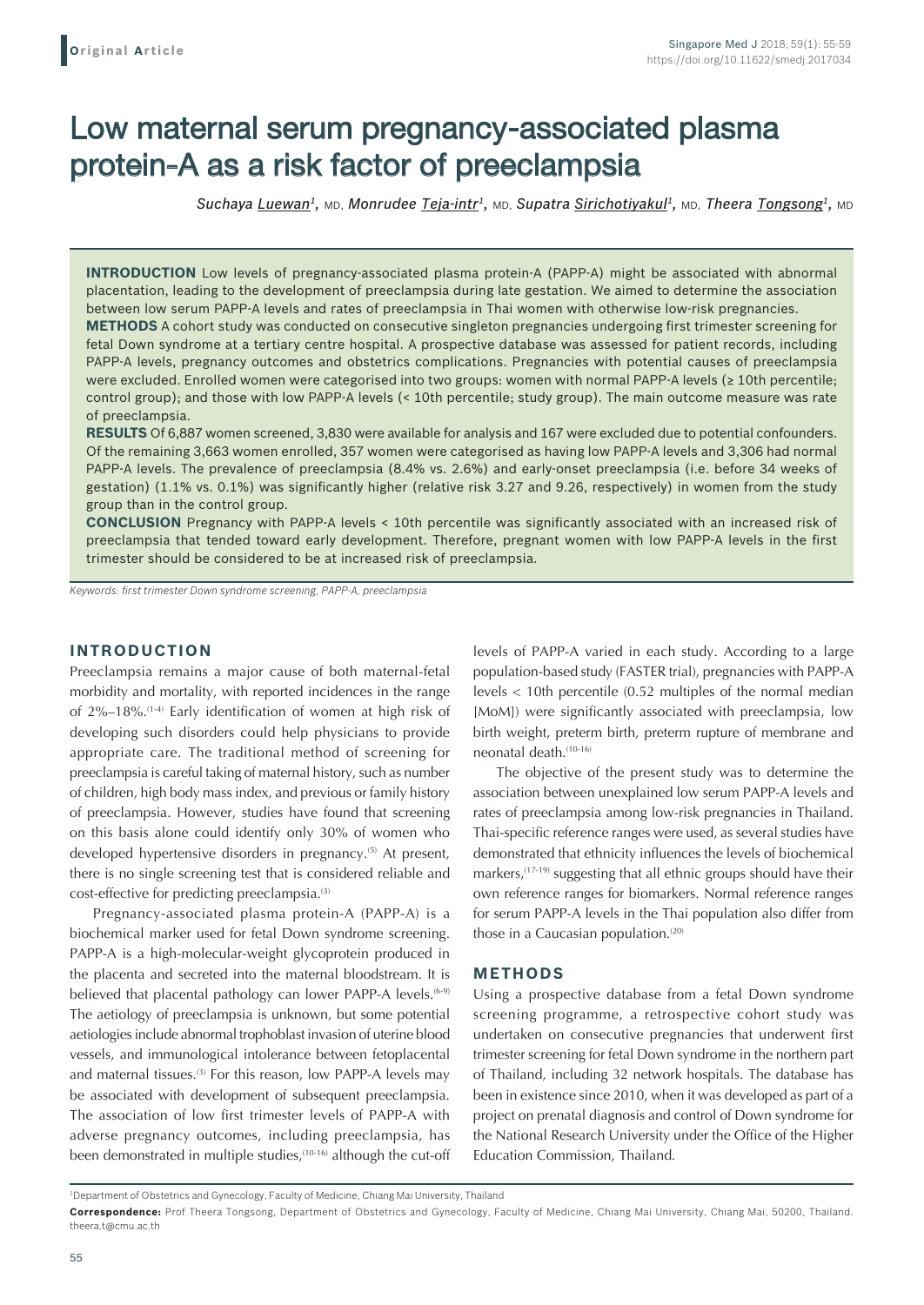As part of the database's development, all singleton pregnant women in the first trimester who attended antenatal care clinics at network hospitals were offered serum marker screening for fetal Down syndrome regardless of maternal age. Baseline demographic data such as maternal age, parity, body weight, ethnic origin, smoking habits or illicit drug use, and underlying medical or familial disease, was assessed and prospectively recorded in the database at the time of blood sample collection.

Collected blood samples were immediately transferred to the laboratory for centrifugation and serum separation. The bioassays for PAPP-A and free beta-human chorionic gonadotropin (β-hCG) were performed in batches to eliminate interassay variations using the DELFIA® Xpress system (PerkinElmer, Waltham, MA, USA). Absolute concentrations of serum PAPP-A and free β-hCG were calculated for MoM using Thai gestation-specific medians and weight corrections as reference range values.<sup>(20)</sup>

Ethics approval was received from the institutional review board. The database was assessed for all records made between 2010 and 2012. Only patients whose records had complete information, including gestational age at sample collection and delivery, medical and obstetric complications, pregnancy outcomes, and concentrations of serum markers, were recruited. Inclusion criteria were as follows: (a) singleton pregnancy; (b) Thai ethnicity; (c) accurate gestational age that relied on crownrump length (sonographically measured in the first trimester) and certain last menstrual period; (d) no history of preeclampsia in previous pregnancies; and (e) no underlying medical or obstetric complications, such as chronic hypertension, maternal diabetes mellitus, renal disease and maternal obesity (defined as body weight > 80 kg). Pregnant women with fetal anomalies and fetal chromosomal abnormalities were excluded from the study.

Recruited women were categorised into two groups: control group with normal PAPP-A levels  $(≥ 10th$  percentile; equivalent to 0.53 MoM); and study group with low PAPP-A levels (< 10th percentile). The main outcome was the rate of preeclampsia in the two groups. Preeclampsia was defined as new onset of hypertension (> 140/90 mmHg) and either proteinuria (24-hour urine protein > 300 mg) or end-organ dysfunction after 20 weeks of gestation in a previously normotensive woman. Severe hypertension and signs or symptoms of end-organ injury were considered to indicate severe disease.<sup>(1,21)</sup> Eclampsia referred to the development of grand mal convulsions in a woman with preeclampsia in the absence of other neurologic conditions that could account for the convulsions. Participants were categorised into two groups based on their onset of preeclampsia, taking into account the total prevalence of preeclampsia and the prevalence of early-onset preeclampsia (i.e. before 34 complete weeks of gestation).

Statistical analysis was performed using IBM SPSS Statistics for Windows version 21.0 (IBM Corp, Armonk, NY, USA). Comparisons of baseline characteristics between the two groups were performed using Student's *t*-test for continuous variables with normal distribution, while chi-square or Fisher's exact tests were used for categorical variables. A p-value < 0.05 was considered to be statistically significant. Relative risks and 95%



**Fig. 1** Flowchart shows enrolment of pregnant women in the present study. PAPP-A: pregnancy-associated plasma protein-A

**Table I. Baseline characteristics of women with low or normal PAPP‑A levels.**

| <b>Characteristic</b>                          | Mean $\pm$ SD/No. (%)               |                                             | p-value              |
|------------------------------------------------|-------------------------------------|---------------------------------------------|----------------------|
|                                                | $10th$<br>percentile<br>$(n = 357)$ | $\geq 10$ th<br>percentile<br>$(n = 3,306)$ |                      |
| Maternal age (yr)                              | $31.2 + 4.7$                        | $30.9 + 4.7$                                | $0.204*$             |
| Maternal weight (kg)                           | $58.0 + 9.6$                        | $53.5 + 8.0$                                | $< 0.001*$           |
| Gestational age (day)<br>on blood sampling day | $85.9 + 5.2$                        | $86.6 + 6.1$                                | $0.019*$             |
| <b>Nulliparity</b>                             | 203 (56.9)                          | 1.954(59.1)                                 | $0.428$ <sup>+</sup> |

\*Student's *t*-test. †Chi-square test. PAPP-A: pregnancy-associated plasma protein-A; SD: standard deviation

confidence intervals (CIs) for preeclampsia were calculated for pregnancies with low PAPP-A levels. In order to obtain a power of 80% at 95% CI for a relative risk of 3, for an estimated incidence of preeclampsia of 2.5% in low-risk women with normal PAPP-A levels, the study needed a sample size of at least 295 women with low serum PAPP-A levels.

## **RESULTS**

During the study period, a total of 6,887 pregnancies were screened (Fig. 1). However, 3,057 pregnant women were not included due to incomplete or unavailable medical records for pregnancy outcomes, mostly due to women giving birth in remote rural areas and difficulties with follow-up. Only 3,830 pregnant women met the inclusion criteria and had complete data. Of these, 167 women were excluded because of fetal anomalies  $(n = 114)$  and fetal chromosome abnormalities  $(n = 53)$ . The remaining 3,663 women were available for analysis. Among these, 357 women were categorised in the group with low PAPP-A levels (study group) and 3,306 women had normal PAPP-A levels (control group). Table I presents the baseline characteristics of patients in the two groups.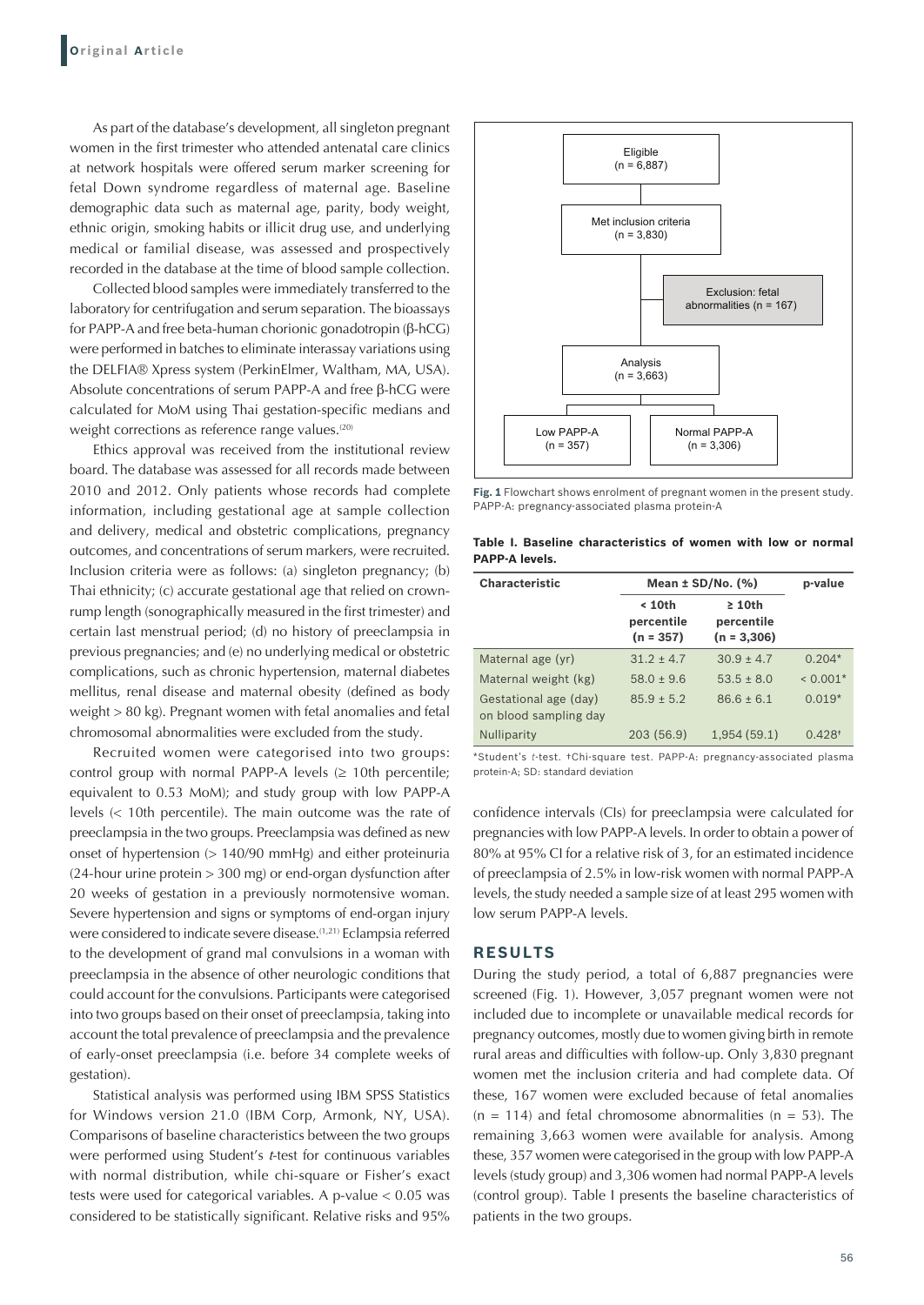#### **Table II. Incidence of preeclampsia among women with low or normal PAPP‑A levels.**

| <b>Variable</b>          | No. (%)                          |                                         | p-value                       | Relative risk (95% CI) |                      |
|--------------------------|----------------------------------|-----------------------------------------|-------------------------------|------------------------|----------------------|
|                          | < 10th percentile<br>$(n = 357)$ | $\geq$ 10th percentile<br>$(n = 3,306)$ | <b>Total</b><br>$(n = 3.663)$ |                        |                      |
| Preeclampsia             | 30(8.4)                          | 85(2.6)                                 | 115(3.1)                      | $< 0.0001*$            | $3.27(2.19-4.88)$    |
| Early-onset preeclampsia | 4(1.1)                           | 4(0.1)                                  | 8(0.2)                        | $0.0016$ <sup>+</sup>  | $9.26(2.33 - 36.87)$ |

\*Chi-square test. †Fisher's exact test. CI: confidence interval; PAPP-A: pregnancy-associated plasma protein-A

**Table III. Diagnostic indices for predicting preeclampsia.**

| Variable                     | No. (%)            | OR (95% CI)       |
|------------------------------|--------------------|-------------------|
| Sensitivity                  | 30/115(26.1)       | $26.1(18.1-34.1)$ |
| Specificity                  | 3.221/3.548(90.8)  | 90.8 (89.8-91.7)  |
| Positive predictive<br>value | 30/357(8.4)        | $8.4(5.5 - 14.7)$ |
| Negative predictive<br>value | 3,221/3,306 (97.4) | 97.4 (95.8-99.1)  |

CI: confidence interval; OR: odds ratio

**Table IV. Incidence of other obstetric outcomes among women with low or normal PAPP‑A levels.**

| <b>Characteristic</b>                      | Mean $\pm$ SD/No. (%)               | p-value                                     |                         |
|--------------------------------------------|-------------------------------------|---------------------------------------------|-------------------------|
|                                            | $10th$<br>percentile<br>$(n = 357)$ | $\geq 10$ th<br>percentile<br>$(n = 3,306)$ |                         |
| <b>Gestational age at</b><br>delivery (wk) | $36.7 \pm 5.9$                      | $38.1 \pm 2.7$                              | $< 0.001*$              |
| Birth weight $(g)$                         | $2.746 \pm 945$                     | $3.035 \pm 526$                             | $< 0.001*$              |
| <b>Stillbirth</b>                          | 34(9.5)                             | 44(1.3)                                     | $< 0.0001$ <sup>+</sup> |
| Low Apgar score (< 7)                      |                                     |                                             |                         |
| At 1 min                                   | 51(14.3)                            | 209(6.3)                                    | $< 0.0001$ <sup>+</sup> |
| At 5 min                                   | 36(10.1)                            | 70(2.1)                                     | $< 0.0001$ <sup>+</sup> |
| Preterm birth (< 37 wk)                    | 58 (16.2)                           | 263(8.0)                                    | $< 0.0001$ <sup>+</sup> |
| <b>Fetal growth restriction</b>            | 39(10.9)                            | 216(6.5)                                    | $0.0020$ <sup>+</sup>   |

\*Student's *t*-test. †Chi-square test. PAPP-A: pregnancy-associated plasma protein-A; SD: standard deviation

When the study group was compared with the control group, the rates of preeclampsia (8.4% vs. 2.6%) and earlyonset preeclampsia (1.1% vs. 0.1%) were significantly higher in women with low PAPP-A levels, with a relative risk of 3.27 and 9.26, respectively (Table II). Low PAPP-A levels, at cut-off < 10th percentile, could predict preeclampsia with a sensitivity of 26.1% and false positive of 9.2% (specificity 90.8%), with an area under the receiver operating characteristic curve of 0.613 (Table III & Fig. 2). Other adverse obstetric outcomes, such as gestational age at delivery, birth weight, stillbirth, Apgar scores at one minute and five minutes, preterm birth, and fetal growth restriction, were significantly higher among women with low PAPP-A levels (Table IV).

## **DISCUSSION**

The main objective of this study was to determine the association between low serum PAPP-A levels and the rate of preeclampsia. We found that pregnancies with low PAPP-A levels were significantly associated with an increased risk of preeclampsia, especially early-onset preeclampsia. Although we did not perform



**Fig. 2** Receiver operating characteristic curve for predicting preeclampsia using pregnancy-associated plasma protein-A levels shows area under the curve of 0.613.

multivariate analysis, women with known potential risk factors for preeclampsia were excluded from the study prior to enrolment. This was done in order to determine whether unexplained low PAPP-A levels would be an independent risk factor among pregnancies that were otherwise deemed to be at low risk of preeclampsia. Parity, which might be involved in the prevalence of preeclampsia, was not controlled in our study. However, the distribution of parity was not significantly different between the two patient groups. Therefore, nulliparity was unlikely to have confounded the primary outcomes of our study.

As maternal obesity may increase the risk of preeclampsia, obese women (body weight > 80 kg) were excluded from the analysis. It should be noted that maternal weight was still significantly higher in pregnancies with low PAPP-A levels in our study, which was consistent with previous studies.<sup>(17,20,22)</sup> This was likely caused by the dilutional effect of higher blood volume among larger mothers. Therefore, while higher maternal weight might have possibly confounded the outcomes in our study, any such effect was likely to have been minimal, as women with obesity were not included in the analysis. Gestational age at the time of blood sampling was also significantly different between the two groups. However, it was a difference of only one day, and thus was probably due to coincidence and unlikely to have had any clinical effect on the development of preeclampsia.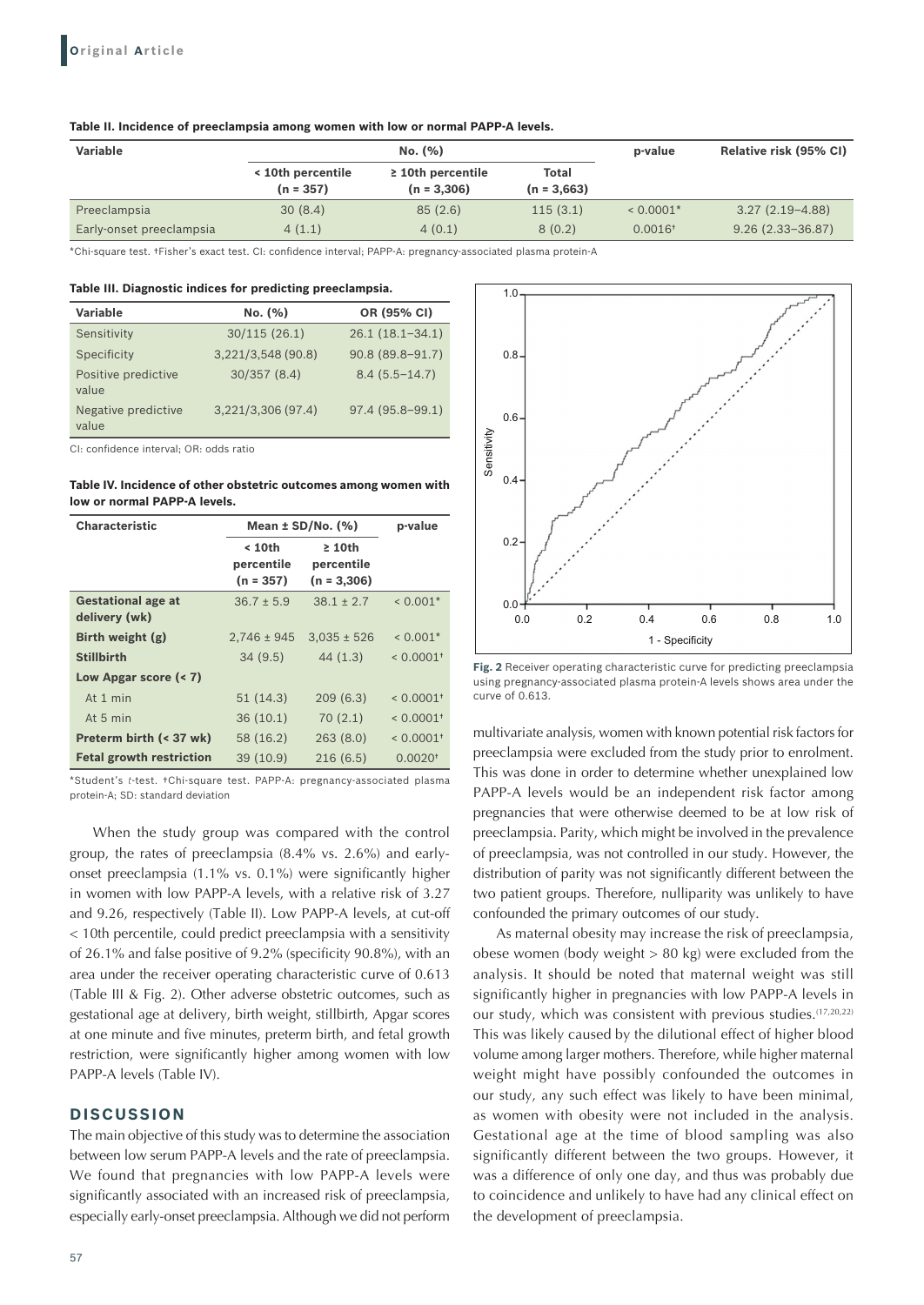Currently, first trimester screening with serum markers is commonly used for fetal Down syndrome screening in the Thai population. Therefore, data on PAPP-A levels is available for a great number of pregnant women in our region. Although the primary purpose of assessment of first trimester serum markers is fetal Down syndrome screening, these markers are informative and may be useful in predicting preeclampsia as well as other adverse obstetric outcomes. To date, several biomarkers and new technologies have been evaluated as screening tests for predicting preeclampsia in late gestation and were found to be useful,  $(23-26)$ such as soluble fms-like tyrosine kinase-1, placental growth factor, vascular endothelial growth factor and uterine artery Doppler scans at mid-pregnancy, but none of these screening tests have proven to be cost-effective and are not recommended for routine practice.(21) On the other hand, PAPP-A is a biomarker that is part of routine screening for Down syndrome in the first trimester and can have the added benefit of predicting the likelihood of preeclampsia without any extra effort. This information may be clinically useful, especially in areas where preeclampsia is an important health problem, such as Thailand.

Early detection of preeclampsia is essential for successful pregnancy outcomes in women at risk of developing preeclampsia, as it would enable clinicians to provide targeted intensive care early in pregnancy and thus, reduce the severe morbidity and even mortality associated with the condition. Although low PAPP-A levels did place pregnant women at a higher risk of developing preeclampsia, the predictive value and sensitivity of PAPP-A were relatively low, and hence, it might not be effective as a screening marker. Nevertheless, close monitoring for early detection and intensive care to prevent the development of severe preeclampsia and limiting morbidity may be indicated for women with unexplained low PAPP-A levels. The clinical use of serum PAPP-A level, as a marker of increased risk of preeclampsia, warrants further study.

This study had many strengths and limitations. Its strengths included adequate sample size to satisfy the main objective and the high homogeneity of participants in terms of Thai ethnicities. Its limitations were: (a) the relatively small sample size of pregnancies with low PAPP-A levels, which could limit the generalisability and reliability of conclusions drawn for rare outcomes such as fetal death; (b) its retrospective design that led to a large number of cases with incomplete data and losses to follow-up; and (c) some secondary outcomes that were not well controlled for confounding factors (e.g. women with prior preterm birth were not excluded from the study, so it is likely that the increased prevalence of preterm births in our group may have partly been affected by factors other than low PAPP-A levels). Since women with risk factors for preeclampsia were excluded prior to analysis, we were unable to compare the incidence and severity of preeclampsia between women with low and normal serum PAPP-A levels among pregnancies that would normally be deemed at high risk of preeclampsia. Future studies should look at a full cohort of patients with multivariate analysis to determine whether low PAPP-A levels and the development of preeclampsia later in pregnancy are correlated independent of other factors,

and whether women with known risk factors for preeclampsia are at higher risk if they also have low levels of PAPP-A.

In conclusion, pregnancy with PAPP-A levels < 10th percentile was significantly associated with an increased risk of preeclampsia that tended to develop early and was possibly associated with other adverse obstetric outcomes. Therefore, pregnant women with low PAPP-A levels in the first trimester should be considered to be at high risk for preeclampsia. However, due to limitations imposed by the retrospective nature of this study, we suggest a future prospective study to confirm our findings and to analyse the diagnostic performance of PAPP-A levels as routine screening for predicting preeclampsia. Its shortcomings notwithstanding, our results do demonstrate the need for further studies aimed at risk identification and prevention of preeclampsia.

# **ACKNOWLEDGEMENTS**

We wish to thank the National Research University project under Thailand's Office of the Higher Education Commission and Diamond Research Grant of the Faculty of Medicine, Chiang Mai University, Thailand, for financial support.

## **REFERENCES**

- 1. Report of the National High Blood Pressure Education Program Working Group on High Blood Pressure in Pregnancy. Am J Obstet Gynecol 2000; 183:S1-S22.
- 2. Duley L. The global impact of pre-eclampsia and eclampsia. Semin Perinatol 2009; 33:130-7.
- 3. Sibai BM. Diagnosis and management of gestational hypertension and preeclampsia. Obstet Gynecol 2003; 102:181-92.
- 4. Sibai B, Dekker G, Kupferminc M. Pre-eclampsia. Lancet 2005; 365:785-99.
- 5. Poon LC, Kametas NA, Maiz N, Akolekar R, Nicolaides KH. First-trimester prediction of hypertensive disorders in pregnancy. Hypertension 2009; 53:812-8.
- 6. Fialova L, Malbohan IM. Pregnancy-associated plasma protein A (PAPP-A): theoretical and clinical aspects. Bratisl Lek Listy 2002; 103:194-205.
- 7. Sun IY, Overgaard MT, Oxvig C, Giudice LC. Pregnancy-associated plasma protein A proteolytic activity is associated with the human placental trophoblast cell membrane. J Clin Endocrinol Metab 2002; 87:5235-40.
- 8. Lin TM, Halbert SP, Spellacy WN. Measurement of pregnancy-associated plasma proteins during human gestation. J Clin Invest 1974; 54:576-82.
- 9. McIntyre JA, Hsi B, Faulk WP, Klopper A, Thomson R. Immunological studies of the human placenta: functional and morphological analysis of pregnancyassociated plasma protein A (PAPP-A). Immunology 1981; 44:577-83.
- 10. Poon LC, Stratieva V, Piras S, Piri S, Nicolaides KH. Hypertensive disorders in pregnancy: combined screening by uterine artery Doppler, blood pressure and serum PAPP-A at 11-13 weeks. Prenat Diagn 2010; 30:216-23.
- 11. Baumann MU, Bersinger NA, Surbek DV. Serum markers for predicting preeclampsia. Mol Aspects Med 2007; 28:227-44.
- 12. Yaron Y, Heifetz S, Ochshorn Y, Lehavi O, Orr-Urtreger A. Decreased first trimester PAPP-A is a predictor of adverse pregnancy outcome. Prenat Diagn 2002; 22:778-82.
- 13. Ong CY, Liao AW, Spencer K, Munim S, Nicolaides KH. First trimester maternal serum free beta human chorionic gonadotrophin and pregnancy associated plasma protein A as predictors of pregnancy complications. BJOG 2000; 107:1265-70.
- 14. Smith GC, Stenhouse EJ, Crossley JA, et al. Early pregnancy levels of pregnancyassociated plasma protein a and the risk of intrauterine growth restriction, premature birth, preeclampsia, and stillbirth. J Clin Endocrinol Metab 2002; 87:1762-7.
- 15. Dugoff L, Hobbins JC, Malone FD, et al. First-trimester maternal serum PAPP-A and free-beta subunit human chorionic gonadotropin concentrations and nuchal translucency are associated with obstetric complications: a population-based screening study (the FASTER Trial). Am J Obstet Gynecol 2004; 191:1446-51.
- 16. Goetzinger KR, Singla A, Gerkowicz S, et al. Predicting the risk of pre-eclampsia between 11 and 13 weeks' gestation by combining maternal characteristics and serum analytes, PAPP-A and free β-hCG. Prenat Diagn 2010; 30:1138-42.
- 17. Krantz DA, Hallahan TW, Macri VJ, Macri JN. Maternal weight and ethnic adjustment within a first-trimester Down syndrome and trisomy 18 screening program. Prenat Diagn 2005; 25:635-40.
- 18. Spencer K, Ong CY, Liao AW, Nicolaides KH. The influence of ethnic origin